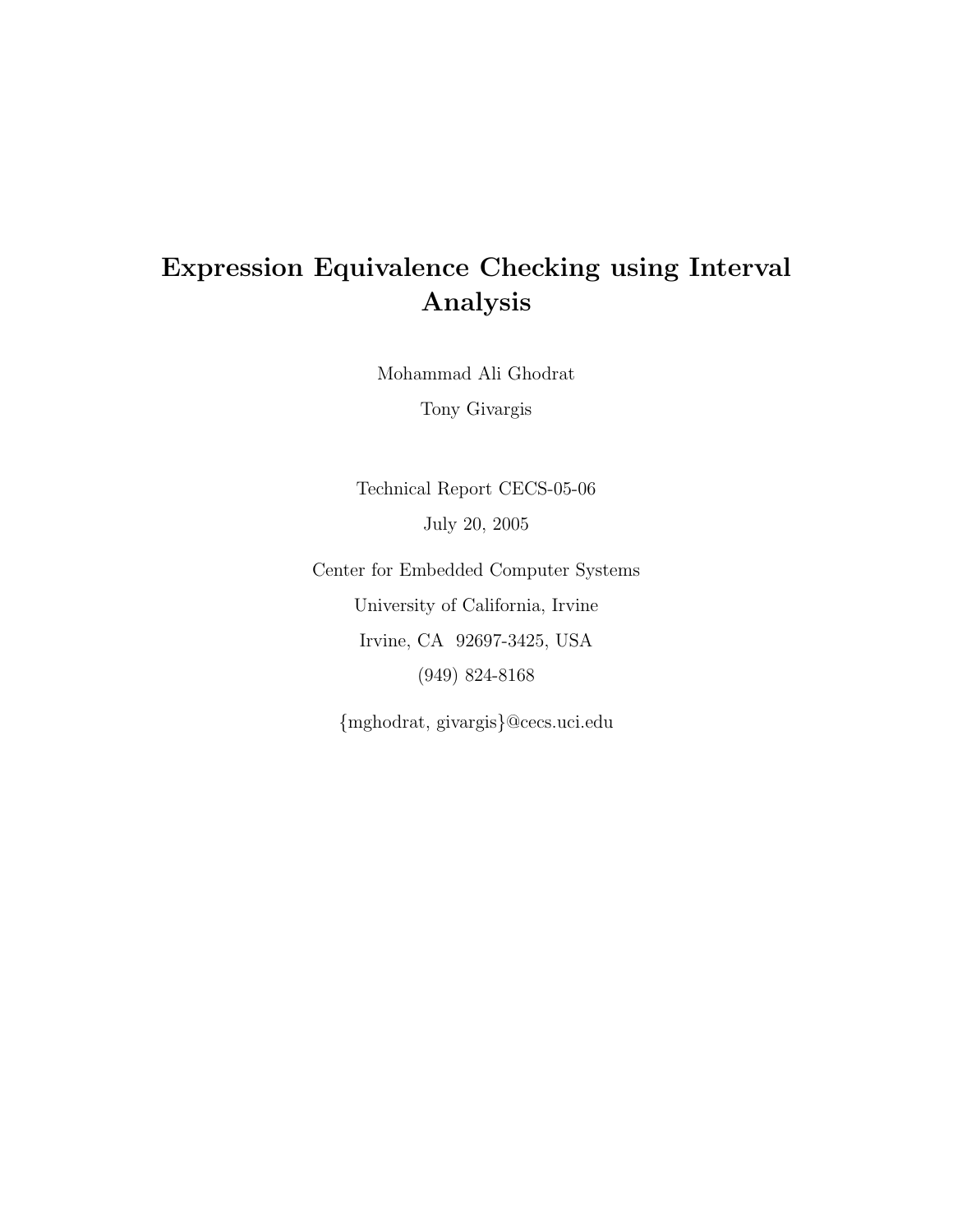# Expression Equivalence Checking using Interval Analysis

Mohammad Ali Ghodrat Tony Givargis

Technical Report CECS-05-06 July 20, 2005

Center for Embedded Computer Systems University of California, Irvine Irvine, CA 92697-3425, USA (949) 824-8168

{mghodrat, givargis}@cecs.uci.edu

### Abstract

Arithmetic expressions are the fundamental building blocks of hardware and software systems. An important problem in computational theory is to decide if two arithmetic expressions are equivalent. However, the general problem of equivalence checking, in digital computers, belongs to the NP Hard class of problems. Moreoever, existing general techniques for solving this decision problem are applicable to very simple expressions and impractical when applied to more complex expressions found in programs written in high-level languages. In this paper we propose a method for solving the arithmetic expression equivalence problem using partial evaluation. In particular, our technique is specifically designed to solve the problem of equivalence checking of arithmetic expressions obtained from high-level language descriptions of hardware/software systems. In our method, we use interval analysis to substantially prune the domain space of arithmetic expressions and limit the evaluation efforts to a sufficiently limited set of subspaces. Our results show that the proposed method is fast enough to be of use in practice.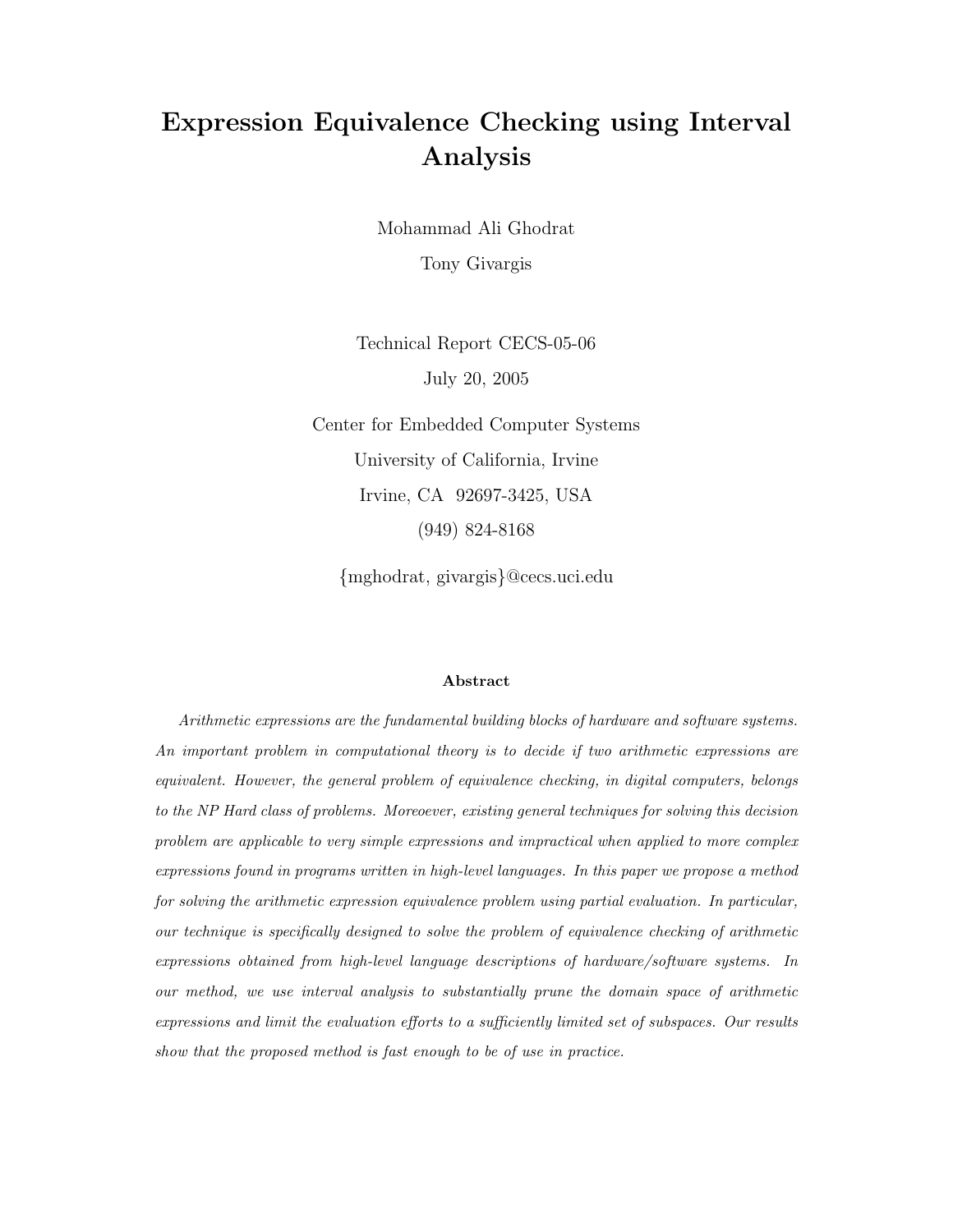# Contents

|   |     | 1 Introduction                   | 1                       |
|---|-----|----------------------------------|-------------------------|
|   |     | <b>Problem Definition</b>        | $\overline{\mathbf{4}}$ |
| 3 |     | <b>Domain Space Partitioning</b> | 5                       |
|   | 3.1 |                                  |                         |
|   | 3.2 |                                  |                         |
|   | 3.3 |                                  |                         |
|   | 3.4 |                                  |                         |
| 4 |     | <b>Experiments</b>               | 12                      |
|   | 4.1 |                                  |                         |
|   | 4.2 |                                  |                         |
| 5 |     | Conclusion                       | 15                      |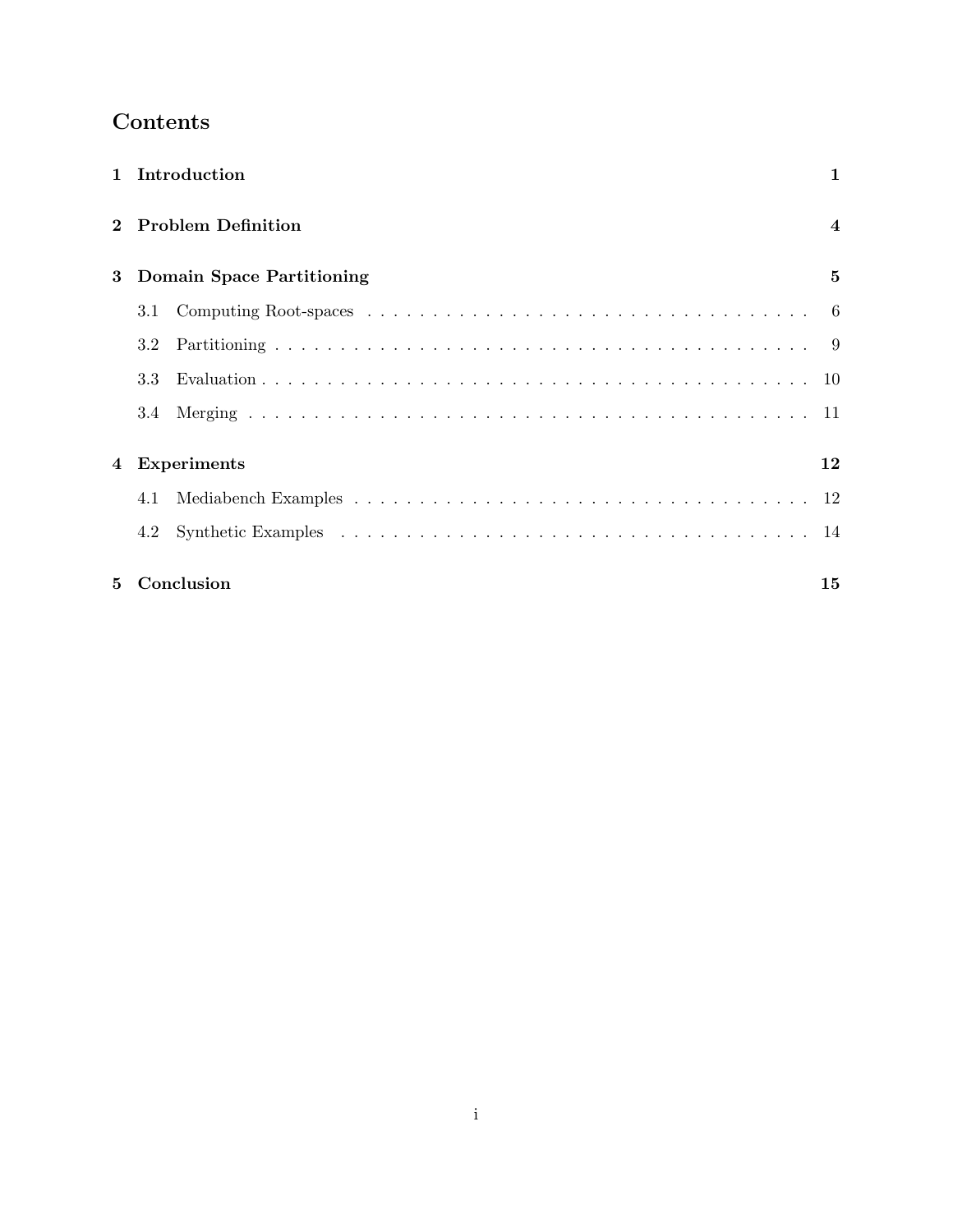# List of Figures

| 1               |  |
|-----------------|--|
| $2^{\circ}$     |  |
| 3               |  |
| 4               |  |
| 5 <sup>5</sup>  |  |
| 6               |  |
| $7\phantom{.0}$ |  |
| 8               |  |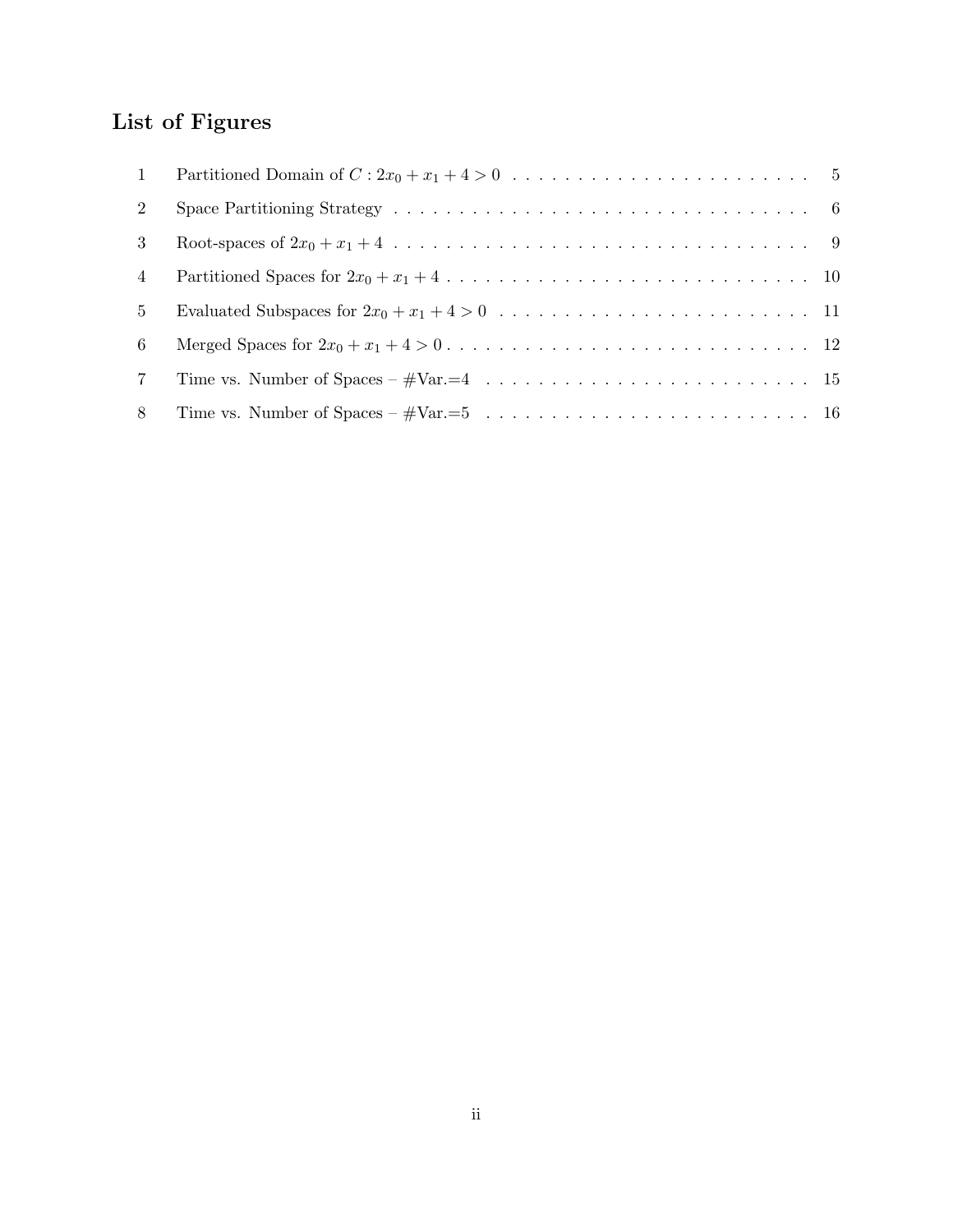## Expression Equivalence Checking using Interval Analysis

Mohammad Ali Ghodrat, Tony Givargis

Center for Embedded Computer Systems University of California, Irvine Irvine, CA 92697-3425, USA {mghodrat,givargis}@cecs.uci.edu http://www.cecs.uci.edu

#### Abstract

Arithmetic expressions are the fundamental building blocks of hardware and software systems. An important problem in computational theory is to decide if two arithmetic expressions are equivalent. However, the general problem of equivalence checking, in digital computers, belongs to the NP Hard class of problems. Moreoever, existing general techniques for solving this decision problem are applicable to very simple expressions and impractical when applied to more complex expressions found in programs written in high-level languages. In this paper we propose a method for solving the arithmetic expression equivalence problem using partial evaluation. In particular, our technique is specifically designed to solve the problem of equivalence checking of arithmetic expressions obtained from high-level language descriptions of hardware/software systems. In our method, we use *interval analysis* to substantially prune the domain space of arithmetic expressions and limit the evaluation efforts to a sufficiently limited set of subspaces. Our results show that the proposed method is fast enough to be of use in practice.

## 1 Introduction

Arithmetic expressions are the fundamental building blocks of hardware and software systems. In hardware, arithmetic expressions form the core of data-path designs. In software, arithmetic expressions form the core of basic blocks. A fundamental problem in computational theory is to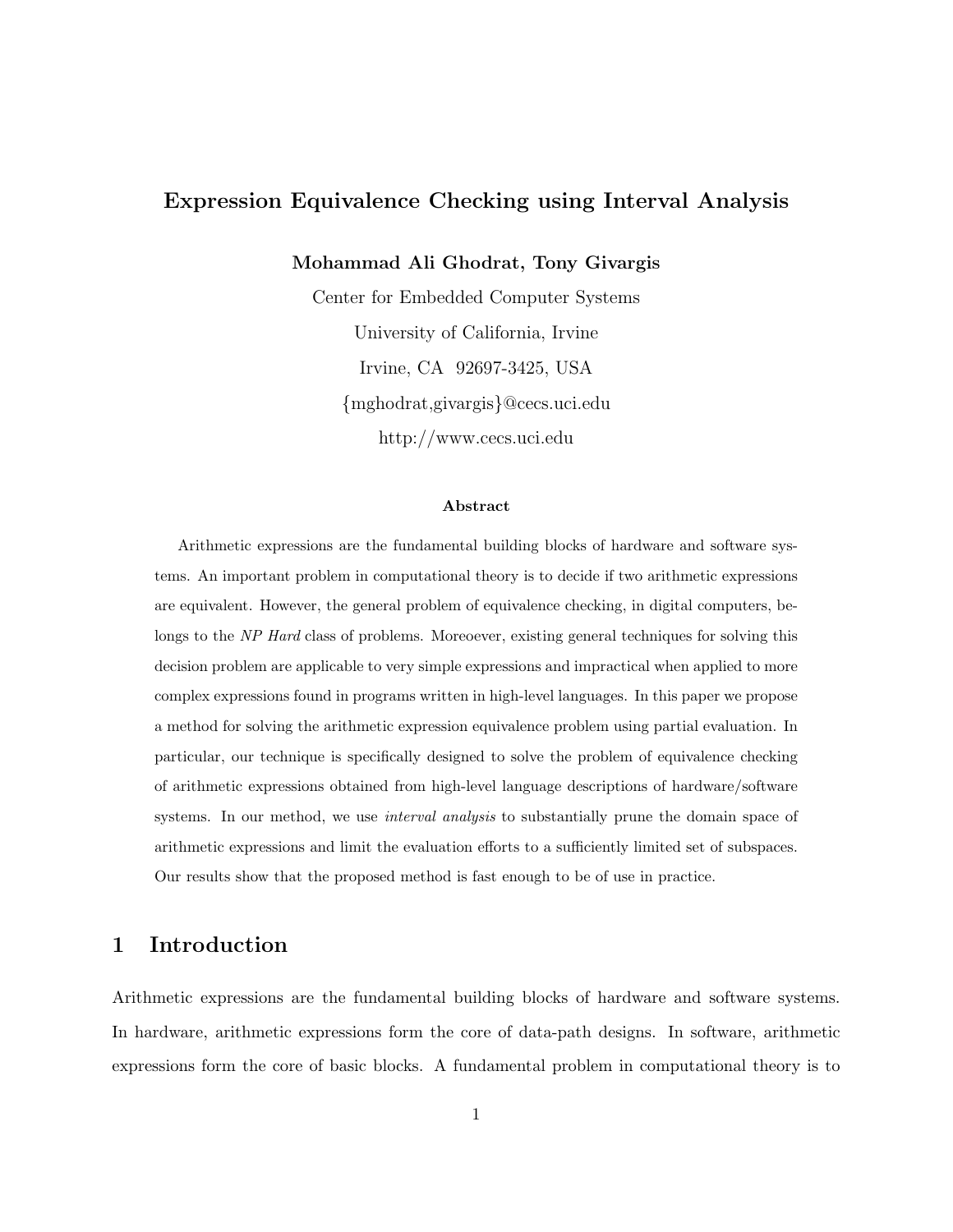decide if two expressions are equivalent [11, 8]. In hardware and software systems, expression equivalence is uniquely characterized by operating on finite precision integers. Furthermore, the general problem of equivalence checking, as related to hardware and software systems, belongs to the NP Hard class of problems [7].

Efficiently solving the equivalence problem between two arithmetic expressions will have a profound impact in the areas of formal verification [10], complex code generation and technology mapping [6], resource scheduling [3], code transformation [4], synthesis technologies [17], and compiler techniques [1].

In this paper we propose a method for solving the expression equivalence problem using partial evaluation. In our method, we use interval analysis [18] to substantially prune the domain space of arithmetic expressions and limit the evaluation efforts to a limited set of subspaces. Our results show that the proposed method is fast enough to be of use in practice.

Most of the work on *equivalence checking* is done in the domain of *formal verification*. The most commonly used methods to do formal verification of circuits use binary decision diagrams (BDD) [2] and its derivatives, namely ordered BDD (OBDD), ordered functional decision diagrams (OFDD), multi terminal BDD (MTBDD), binary moment diagram (BMD), edge-valued BDD (EVBDD), and multiplicative BMD (\*BMD). These approaches differ mainly in bit vs. word level scope and composition rules.

BDD, OBDD, and OFDD are bit-level decision diagrams, while the rest are word-level decision diagrams (Bit-level decision diagrams represent boolean functions  $f: \{0,1\}^n \to \{0,1\}^m$ , while word-level decision diagrams represents integer-valued functions  $f: \{0,1\}^n \to Z$ . These decision diagram based approaches also differ in the type of decomposition rule used, specifically, Shannon (BDD, OBDD, and K\*BMD), positive-Davio (OFDD and K\*BMD), or negative-Davio (K\*BMD). Among those decision diagrams that are word-level, a further difference is in the place where the integer weights are inserted, either in leaves (MTBDD and BMD) or edges (EVBDD, \*BMD and K\*BMD). A detailed survey of BDD and its derivatives can be found in [9].

Due to exponential complexity, bit-level decision diagrams are only applicable to simple boolean expressions and are not feasible when applied to arithmetic expressions. Word-level decision dia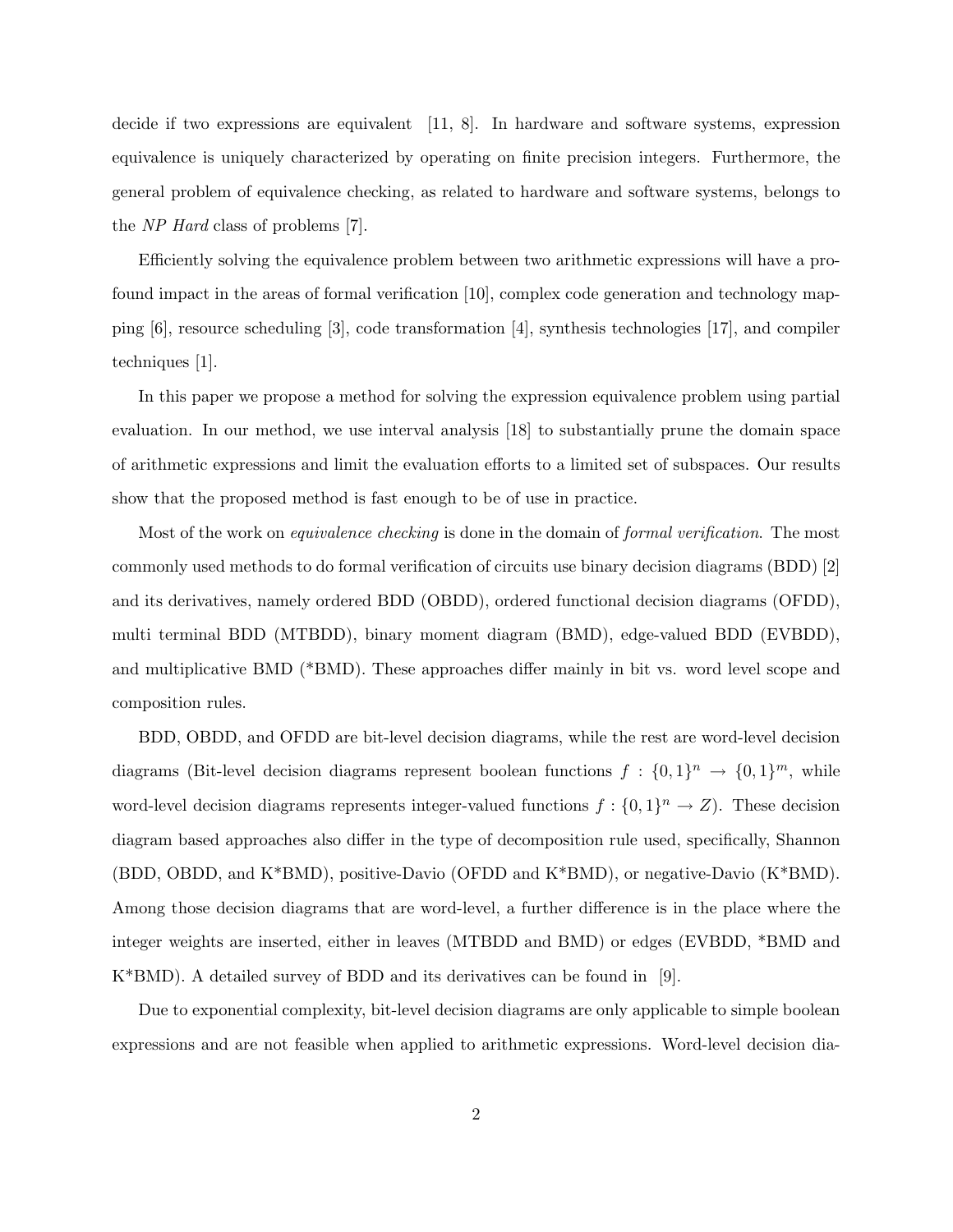grams can be applied to simple arithmetic expressions (e.g. datapath segments [12]), however, they can only be used to determine the equivalence of arithmetic expressions. Conversely, our method in addition to checking equivalence, can also partition the domain space into regions and define the arithmetic relations (less-than, greater-than and equal) present in those regions.

In related work, Wakabayashi et al. [20] used the notion of a condition vector to find mutual exclusion between two boolean conditions. Two conditional expressions are mutually exclusive if it can be shown that they can never be evaluated to true at the same time. Likewise, Juan et al. [13] proposed condition graphs, a form of syntax pattern matching, to find mutual exclusion between two restricted boolean conditions. Further, Jian et al. [15, 16] used timed decision table (TDT) to find three possible types of mutual exclusion between a pair of conditional expressions, namely structural, behavioral and dataflow. Also, Xie et al. [21] used a branch labeling method to find the mutual exclusion properties between two boolean expressions. Finally, Camposano [3], in his path-based scheduling technique, proposed a method for determining mutual exclusion based on a exhaustive traversal of all paths in a control flow graph.

The problem of mutual exclusion between two boolean conditions, as solved previously, is a special case of the problem solved in our work. The main limitation of existing works in this area is the restriction imposed on the grammar and the lack of support for mixed arithmetic and boolean expressions. The problem solved in our work applies to general arithmetic expressions with arbitrary complexity.

Zhou et al. [22] propose a formal verification system, called conditional term rewriting on attribute syntax trees (ConTRAST) for verifying the equivalence between two differently synthesized data-paths. In their approach, they maintain attributes (e.g., real bounds) associated with each node of the syntax trees of the two data-paths and combine this with term rewriting to establish equivalence. Their approach differs from ours in that they focus on computation precision of real values as an element of comparison.

Cheung et al. [5] used bit-slicing of binary decision diagrams (BDDs) to establish equivalence between two expressions. The main limitation of their approach is scalability, as representing general and arbitrary arithmetic expressions as a BDD is not feasible in terms of space and time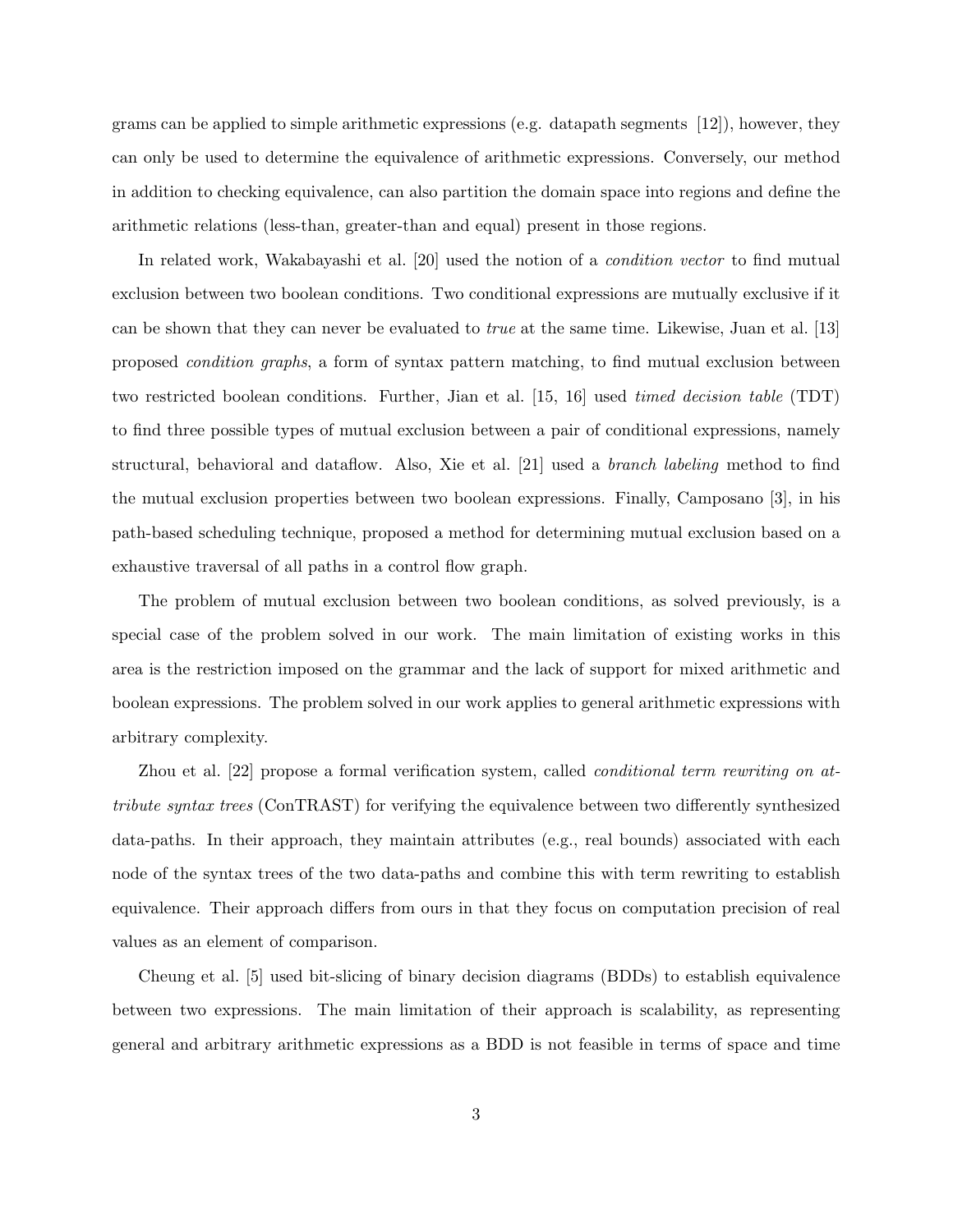requirements.

The remainder of this paper is organized as follows. In Section 2, we formulate the problem of expression equivalence. In Section 3, we give our interval analysis solution for this problem. In Section 4 we present our experimental results. Finally, in Section 5, we give our conclusion and future directions.

## 2 Problem Definition

An *arithmetic expression* is formed over the language  $(+, -, \times, \text{integer-constant}, \text{integer-variable})$ . A simple condition is in the form of  $(exp_1 \; ROP \; expr_2)$ . Here,  $expr_1$  and  $expr_2$  are arithmetic expressions and ROP is a relational operator  $(=, \neq, \leq, \leq, \geq)$ . Without loss of generality we can assume all *simple conditions* to be of the form of  $(expr \ ROP 0)$ . This normalization is achieved by converting  $(exp_1 \; ROP \; expr_2)$  to  $(exp_1 - expr_2 \; ROP \; 0)$ . Hence,  $(exp \; ROP \; 0)$  is called a normalized simple condition. For the remainder of this work, we refer to a normalized simple condition as a simple condition.

We define an *n*-dimensional space to be a box-shaped region defined by the cartesian product  $[l_0, u_0] \times [l_1, u_1] \times ... \times [l_{n-1}, u_{n-1}]$ . In a *simple condition*, all integer-constants and integer-variables are assumed to be bounded between  $min$  and  $max$  values<sup>1</sup>. Hence, the domain of a *simple condition* C with n integer-variables  $x_0, x_1, ..., x_{n-1}$  is an n-dimensional space defined by the cartesian product  $[min, max] \times [min, max] \times ... \times [min, max].$ 

Given a simple condition C with integer-variables  $x_0, x_1, ..., x_{n-1}$ , the domain space partitioning problem is to partition the domain space of C into a minimal set of n-dimensional spaces  $s_1, s_2, ..., s_k$ with each space  $s_i$  having one of *true, false,* or *unknown* truth value. If space  $s_i$  has a truth value of true, then C evaluates to true for every point in space  $s_i$ . If space  $s_i$  has a truth value of false, then C evaluates to *false* for every point in space  $s_i$ . If space  $s_i$  has a truth value of unknown, then C may evaluate to *true* for some points in space  $s_i$  and *false* for others.

For example, consider  $C: 2 \times x_0 + x_1 + 4 > 0$ . Let us assume  $min = -5$  and  $max = 5$ . Therefore, the domain of C is a 2-dimensional space defined by the cartesian product  $[-5, 5] \times [-5, 5]$ . Figure 1

<sup>&</sup>lt;sup>1</sup>Typically, in a computer system, min and max values are determined by the width of the processor data-path.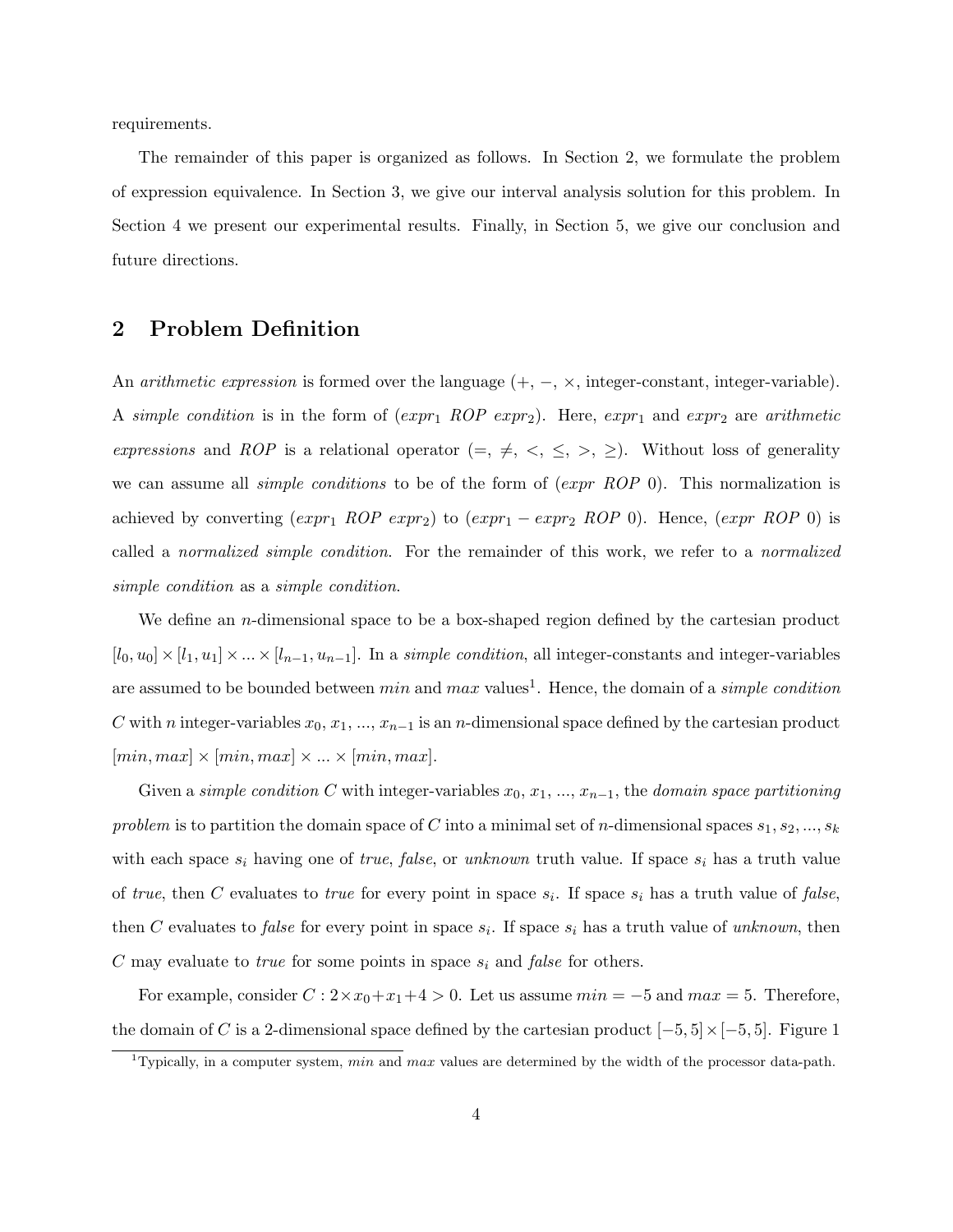

Figure 1: Partitioned Domain of  $C: 2x_0 + x_1 + 4 > 0$ 

shows the partitioned domain space and the corresponding truth values for this example using our solution to the domain space partitioning problem.

The problem of equivalence checking can be reduced to that of arithmetic expression evaluation. Specifically, given two expressions  $E_1$  and  $E_2$ , by evaluating the condition  $E_1 - E_2 = 0$ , we can establish the equivalence of  $E_1$  and  $E_2$  (i.e.,  $E_1$  and  $E_2$  are not equivalent if the condition evaluates to false for a point in the domain of  $E_1$  and  $E_2$ ).

## 3 Domain Space Partitioning

Our overall domain space partitioning strategy is depicted in Figure 2. On input, the arithmetic expression of the simple condition is parsed to obtain an equivalent polynomial representation. Any arbitrary *arithmetic expression* can be rewritten as an *n*-variable polynomial with degree D using the general form shown in Equation 1.

$$
\sum_{i_0, i_1, \dots, i_{n-1}=0}^{D} c_{i_0, i_1, \dots, i_{n-1}} \times x_0^{i_0} \times x_1^{i_1} \times \dots \times x_{n-1}^{i_{n-1}}
$$
(1)

For example, the expression  $2 \times x_0 + x_1 + 4$  of Figure 1 can be rewritten as  $2 \times x_0^1 x_1^0 + x_0^0 x_1^1 +$  $4 \times x_0^0 x_1^0$  (zero coefficient terms not shown) with  $n = 2$  and  $D = 1$ . We describe the remaining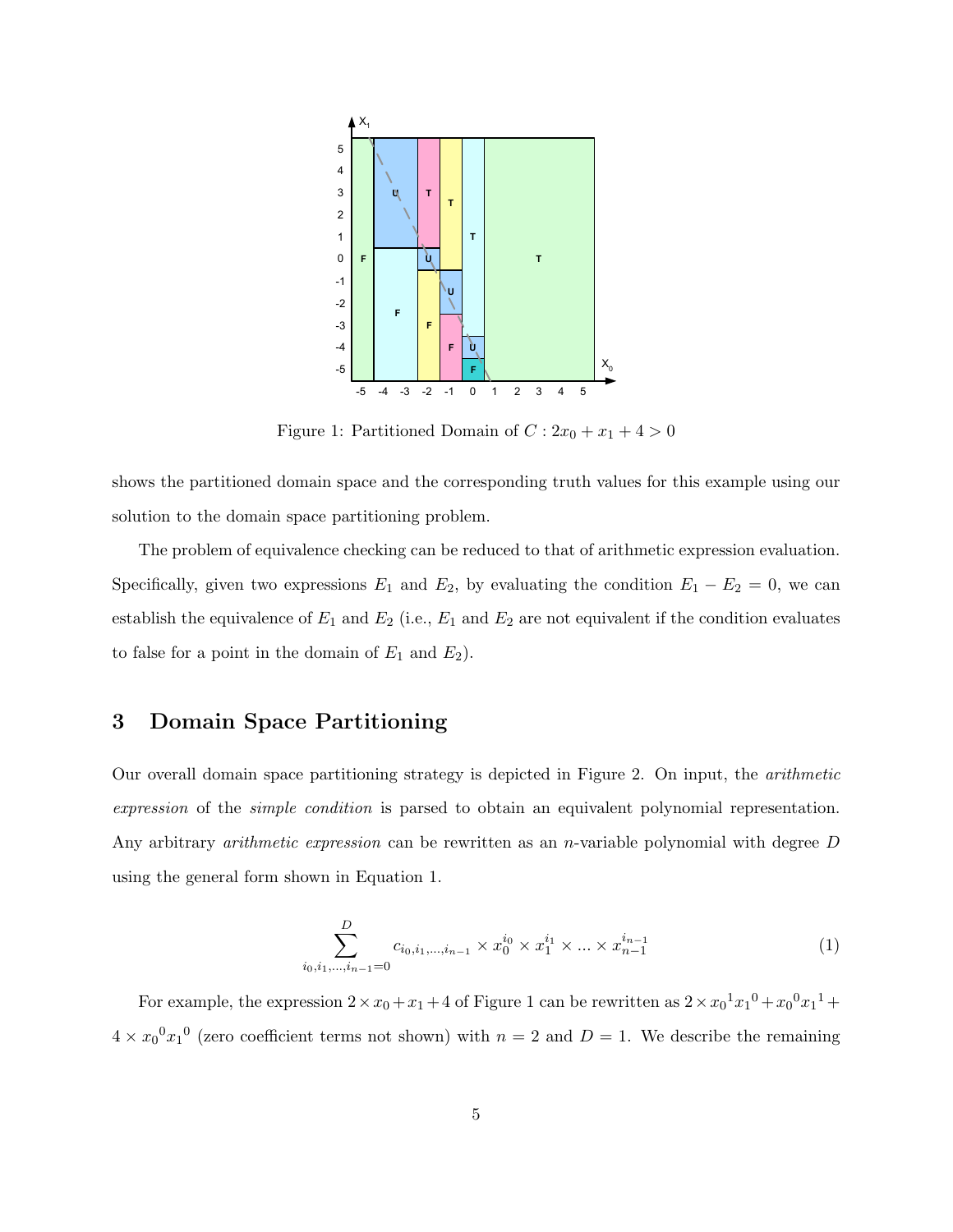

Figure 2: Space Partitioning Strategy

domain space partitioning steps in the following subsections.

### 3.1 Computing Root-spaces

During this phase, we operate on an *n*-variable polynomial  $P$  and obtain a set of minimally sized spaces (root-spaces) that contain the roots of  $P$ , as outlined in Algorithm 1. We achieve this by finding the roots of  $P$  using *interval analysis* [18]. Let us first give an overview of the interval analysis technique.

A real interval of the form  $[a, b]$  represents all possible values in the range a to b. The operations  $(+, -, \times, /)$  can be defined on two real intervals  $[a, b]$  and  $[c, d]$  as shown below:

$$
[a, b] + [c, d] = [a + c, b + d]
$$
\n(2)

$$
[a, b] - [c, d] = [a - d, b - c]
$$
\n(3)

$$
[a, b] \times [c, d] = [\min(a \times c, a \times d, b \times c, b \times d),
$$
\n<sup>(4)</sup>

 $\max(a \times c, a \times d, b \times c, b \times d)$ 

$$
[a,b]/[c,d] = \begin{cases} [a,b] \times [1/d,1/c] & 0 \notin [c,d] \\ [-\infty,\infty] & 0 \in [c,d]. \end{cases} \tag{5}
$$

Next, we describe our strategy (Algorithm 1) for computing the root-spaces. Algorithm 1 operates as follows: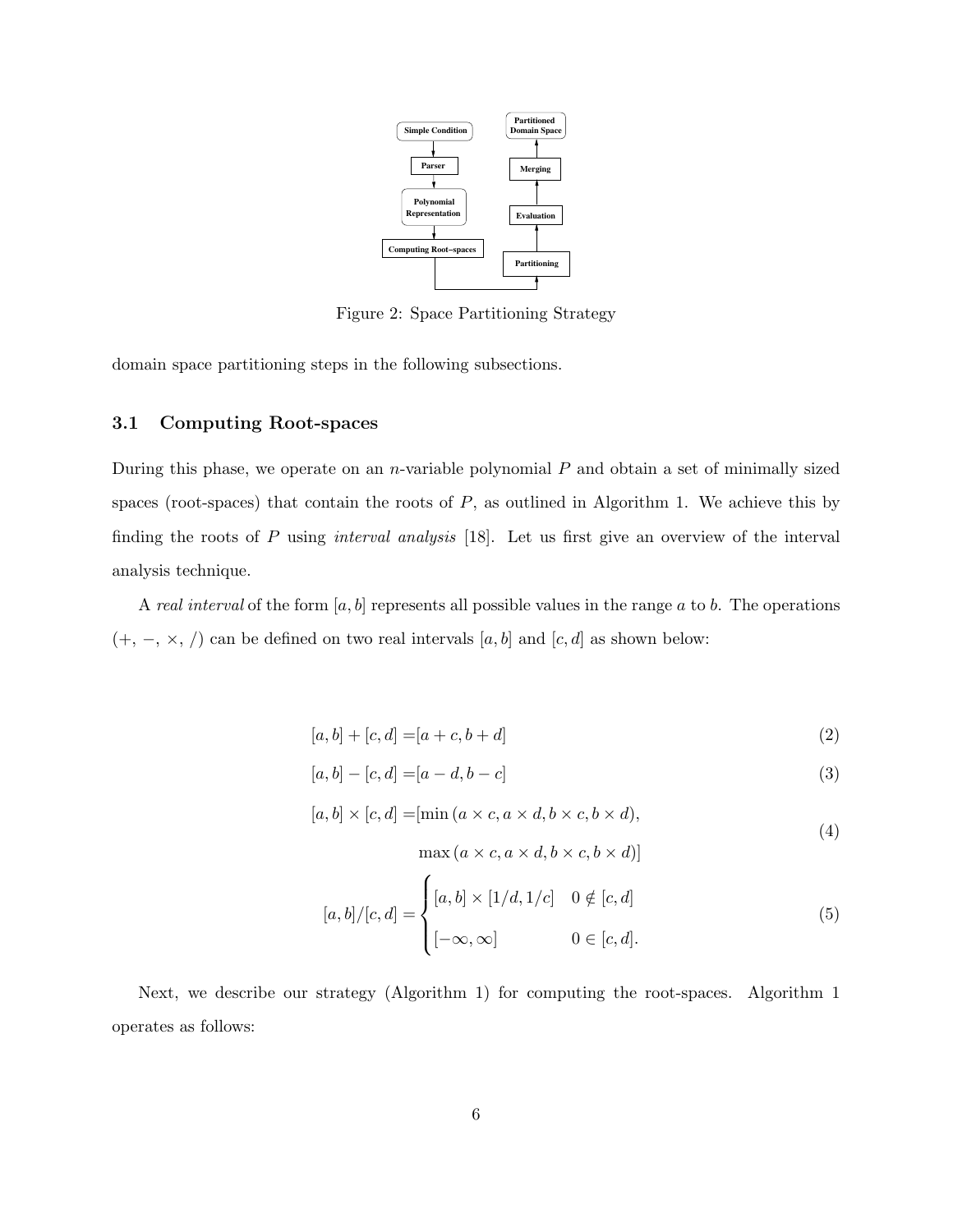Algorithm 1 Compute Root-spaces

1: **Input:** a *n*-variable polynomial  $P$ 2: **Output:** a set  $R$  of minimally sized root-spaces 3:  $R \leftarrow \varnothing$ 4:  $S \leftarrow \langle [min, max], [min, max], ..., [min, max] \rangle \{ | space| = n \}$ 5:  $Q.\text{push}(S)$ 6: while  $Q.\text{not-empty}()$  do 7:  $S \leftarrow Q.pop()$ 8:  $changed \leftarrow 0$ 9: for all  $x_i \in P$  do  $10:$  $P' \leftarrow$  convert P to a polynomial with  $x_i$  as the only variable and  $x_j = v_j$   $(v_j \in S)$ 11:  $roots \leftarrow P'.\text{solve}()$ 12: for all  $r \in roots$  do 13: if  $r \neq v_i$   $(v_i \in S)$  then 14:  $changed \leftarrow 1$ 15:  $r \leftarrow r \cap v_i$  {Intersect new root with previous one} 16:  $Q.\text{push}(\langle v_0, v_1, ..., r, ..., v_{n-1}\rangle)$  {replace  $v_i$  with  $r$ } 17: end if 18: end for 19: end for 20: if  $changed = 0$  then 21:  $R \leftarrow R \cup \{S\}$ 22: end if 23: end while 24: for all  $R_i \in R$  do 25:  $R_i \leftarrow$  convert  $R_i$  to smallest bounding integer space 26: end for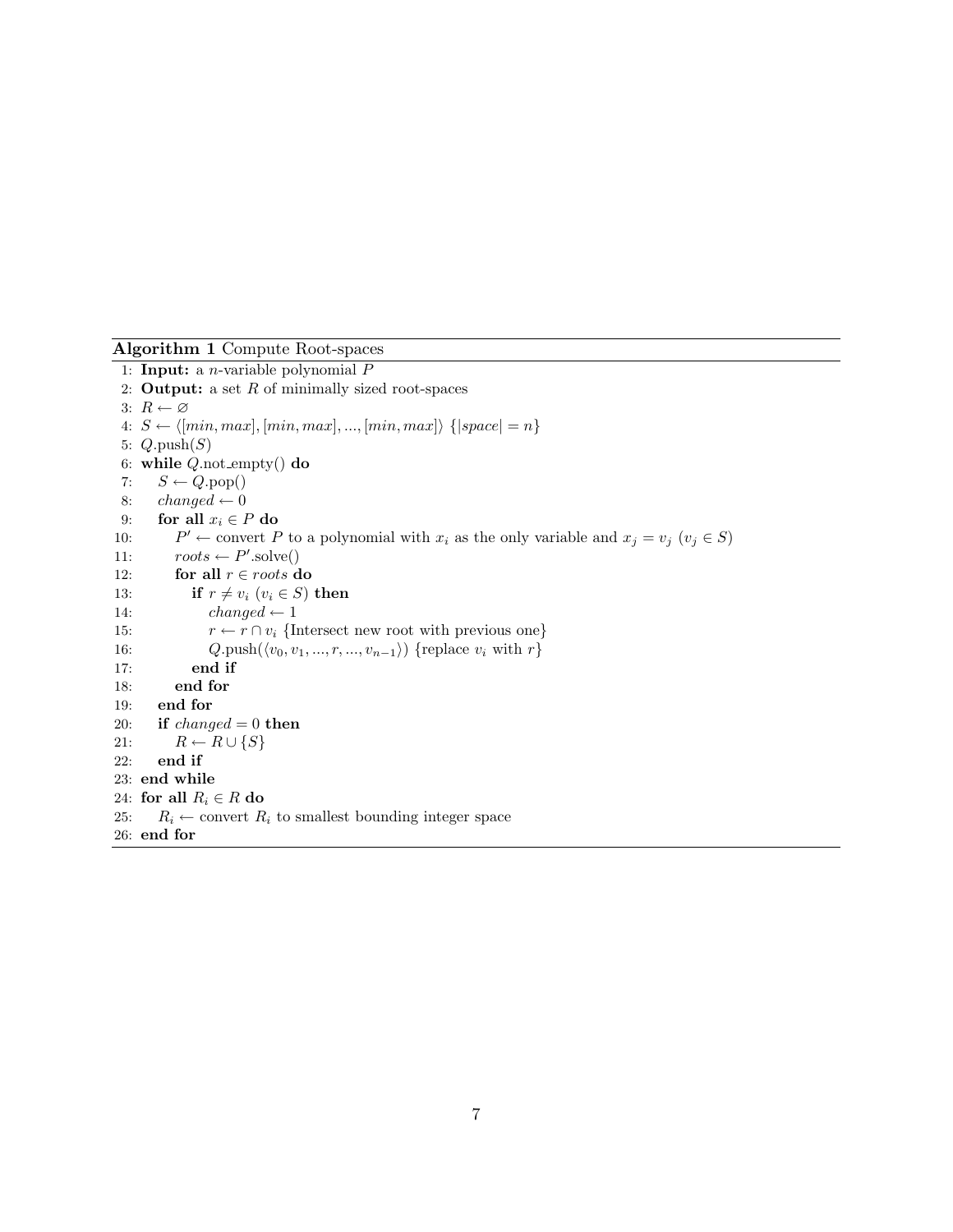- 1. Initialization Phase (lines 3-5): We start by creating a single root-space  $S$  that covers the entire domain of P. Specifically, S is an *n*-dimensional space with each dimension initialized to the interval  $(min, max]$ . Clearly, the roots of P (if any) are within S, however, S may not be minimally sized. To minimize  $S$ , we push  $S$  onto a queue  $Q$  to be processed by the iterative phase of the algorithm. In our running example  $2 \times x_0^1 x_1^0 + x_0^0 x_1^1 + 4 \times x_0^0 x_1^0$  $(min = -5 \text{ and } max = 5), S \text{ is initialized to } \langle [-5, 5], [-5, 5] \rangle.$
- 2. Iterative Phase (lines 6-22): We pop a space S from the queue Q and split S into smaller spaces  $S_0, S_2, ..., S_{k-1}$ . If  $S_0 \cup S_1 ... \cup S_{k-1} = S$ , then S can not be minimized, thus, we add S to the output list of root-spaces R. If  $S_0 \cup S_1 \ldots \cup S_{k-1} \subset S$ , then we push  $S_0, S_1, \ldots, S_{k-1}$ onto the queue  $Q$  and discard  $S$ . This process iterates until the queue  $Q$  is empty. This phase proceeds as follows:
	- (a) As long as the queue  $Q$  is not empty, we pop a space  $S$  from the queue  $Q$  and clear a flag called changed (lines 7-8).
	- (b) For each variable  $x_i$  in P, we compute a single variable polynomial P' by setting all variables  $x_j$   $(j \neq i)$  to the corresponding intervals  $v_j \in S$ . Next, we solve P' using any root finding algorithm (e.g., Newton-Raphson Method [19]) to obtain a set of one or more disjoint root-spaces (i.e. *roots*, line 9-11). In our running example,  $P'$  is computed twice during the run of the for loop starting on line 9. In the first round, with  $x_0$  as the variable,  $P'$  is  $2 \times x_0^1 + [-5, 5] + [4, 4]$ . Since  $P'$  is a polynomial of degree 1, we compute the root as  $[-4.5, 0.5]$ .
	- (c) We compare each of  $r_0, r_1, \ldots$  to the present value of  $x_i$  in space S, namely  $v_i$ . If any root  $r_0, r_1, \dots$  is not equal to  $v_i$ , we create a new space and push it onto the queue Q for further processing. Moreover, we set the flag *changed* to signal that S should not be recorded in the output set R (lines 12-17). In our running example, root  $r_0 = [-4.5, .5]$ is not equal to  $v_0 = [-5, 5]$ , thus we create a new space  $S_0 = \langle [-4.5, -.5], [-5, 5] \rangle$ .
	- (d) Once steps (b) and (c) are completed, if the flag *changed* is not set, S can not be further minimized, thus we push it on the output set  $R$  (lines 19-21).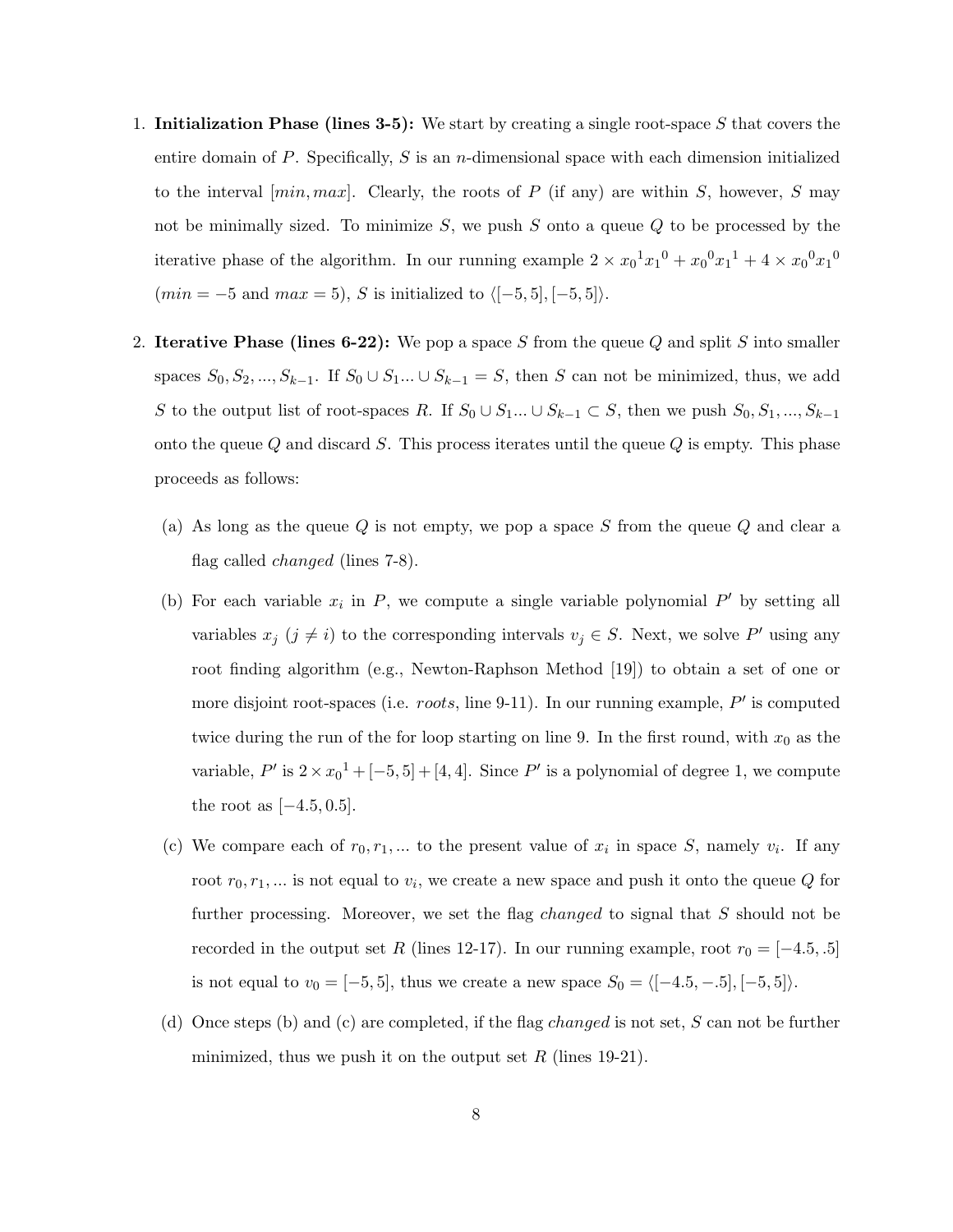

Figure 3: Root-spaces of  $2x_0 + x_1 + 4$ 

running example. This result is shown graphically in Figure 3. All the shaded areas are the root-spaces, and as shown in Figure 3, the equation  $2x_0 + x_1 + 4 = 0$  passes through all of set R to the smallest bounding integer space. Table 1 gives the final output set R for our 4 3. Quantization Phase (lines 23-25): Finally, we convert each root-space in the output them.

| Final Real Results   | Final Integer Results |
|----------------------|-----------------------|
| $[0,0]$ [-4,-4]      | $[0,0]$ [-4,-4]       |
| $[-1.5, -1]$ [-2,-1] | $[-1,-1]$ [-2,-1]     |
| $[-4.5, -2.5][1, 5]$ | $[-4, -3][1, 5]$      |
| $[-2,-2][0,0]$       | $[-2, -2]$ [0,0]      |

Table 1: Root-spaces of  $2x_0 + x_1 + 4$ 

### 3.2 Partitioning

Given the root-spaces for an expression  $E_x$  (corresponding to a normalized simple condition  $E_xROP0$ ), the entire domain of  $E_x$  can be partitioned into a number of disjoint spaces. This is accomplished by extending the boundaries of each root-space to the limits ( $min$  and  $max$ ) of the entire domain to establish the borders between the disjoint spaces. For our running example, the boundary points  $\{0, -1, -4, -3, -2\}$  for  $x_0$  and  $\{-4, -2, -1, 1, 5, 0\}$  for  $x_1$  (see Table 1), partition the entire domain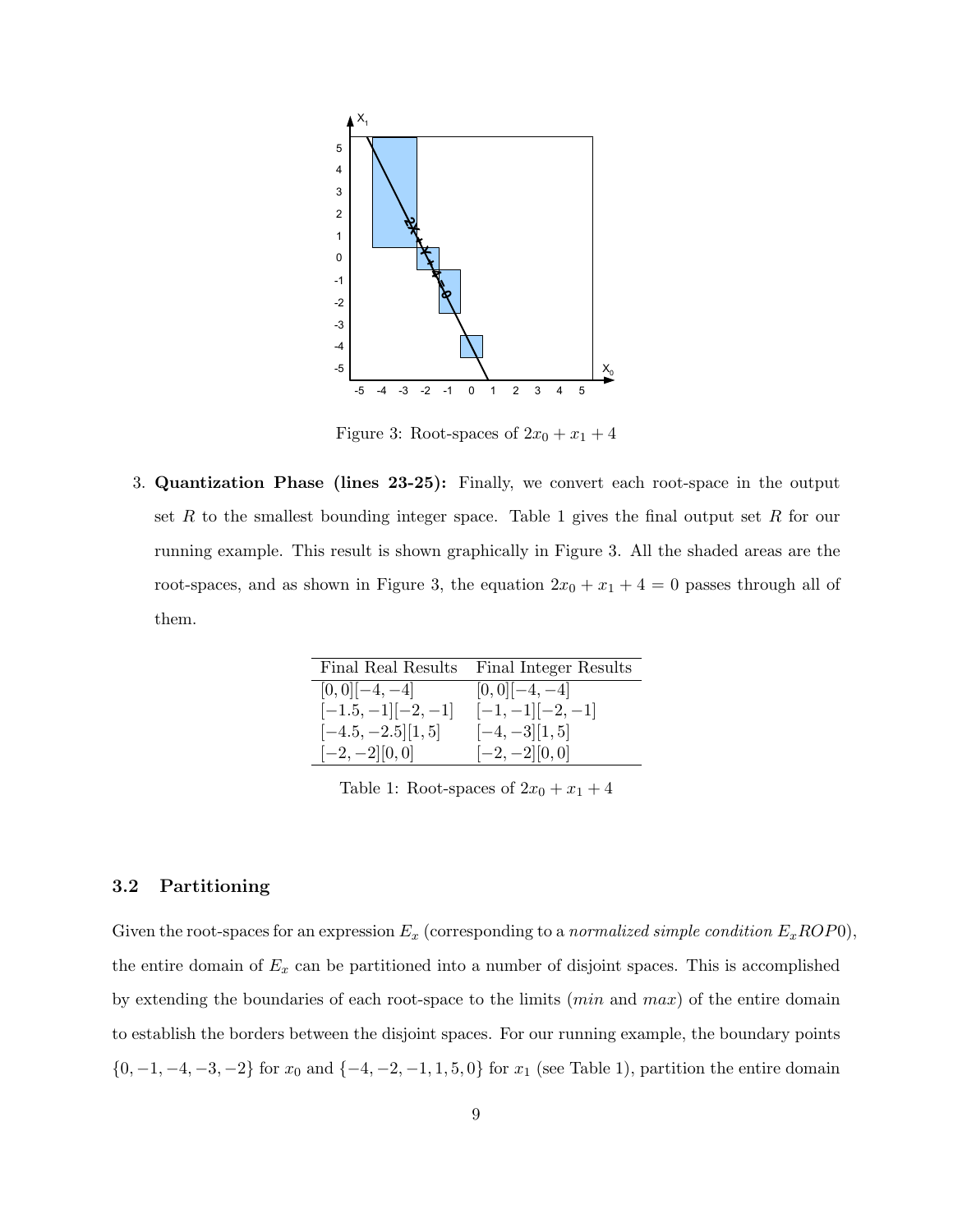space as shown in Figure 4. In Figure 4 the root-spaces are shown in shaded color.



Figure 4: Partitioned Spaces for  $2x_0 + x_1 + 4$ 

Furthermore, this is true for all the points in space  $\langle [1, 5][1, 5] \rangle$ . For example, the point  $(3, 3)$  in space  $\langle [1, 5][1, 5] \rangle$  will make the expression  $2x_0 + x_1 + 4$  positive. overlap with one of the root-spaces). In Figure 4, all spaces that are not shaded have this property. or only negative results, but not both (otherwise,  $s_i$  would contain a root and thus will have an case that evaluating the corresponding expression for any point in  $s_i$  will yield only positive results For each disjoint space  $s_i$ , and  $s_i$  not overlapping with any of the root-spaces, it must be the

### 3.3 Evaluation

After partitioning the domain space, each disjoint space  $s_i$ , and  $s_i$  not overlapping with any of the root-spaces, can be evaluated separately. This is done by picking an arbitrary point in  $s_i$  and evaluating the *simple condition*  $C$ . This will yield either a *true* or a *false* result. Accordingly, space  $s_i$  can be marked as *true* or *false*. For a disjoint space  $s_j$ , and  $s_j$  overlapping with one of the root-spaces, such evaluation can not be performed, therefore,  $s_j$  must be marked as unknown. For example, evaluating  $2x_0 + x_1 + 4 > 0$  with the arbitrary point  $(3,3)$  in space  $\langle [1,5], [1,5] \rangle$ yields a *true* value, thus, the entire space  $\langle [1, 5], [1, 5] \rangle$  is marked as *true* (see Figure 5). Conversely, evaluating  $2x_0 + x_1 + 4 > 0$  with the arbitrary point  $(-3, -2)$  in space  $\langle [-4, -3], [-2, -1] \rangle$  yields a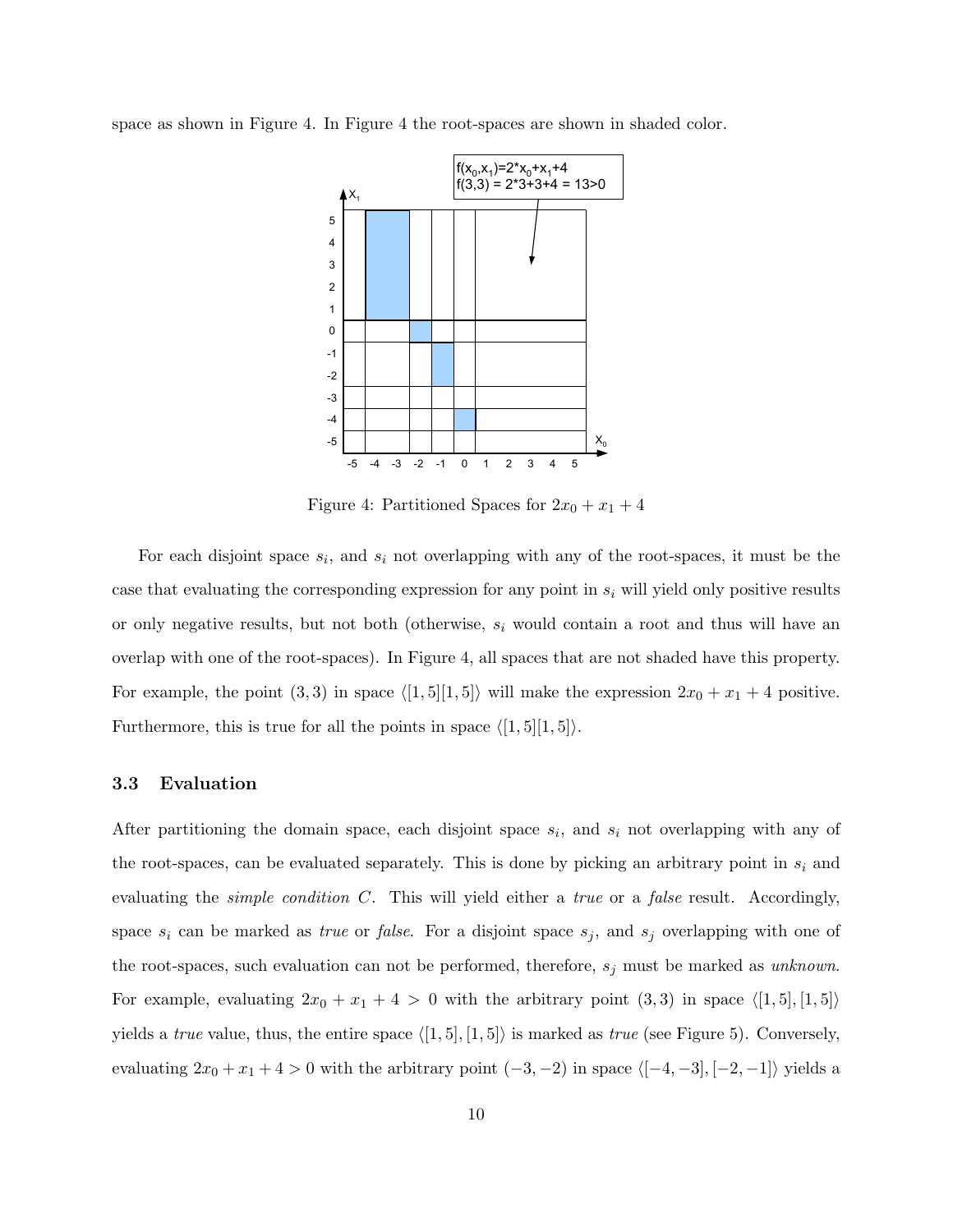*false* value, thus, the entire space  $\langle [-4, -3], [-2, -1] \rangle$  is marked as *false* (see Figure 5).



Figure 5: Evaluated Subspaces for  $2x_0 + x_1 + 4 > 0$ 

#### 3.4 Merging

When two *n*-dimensional spaces have the same truth value and share  $n - 1$  common borders, then these two spaces can be merged. For example, in Figure 5, space  $\langle [-1, -1], [0, 0] \rangle$  and  $\langle [-1, -1], [1, 5] \rangle$  share the common border  $[-1, -1]$  and thus can be merged into a single space  $\langle [-1, -1], [0, 5] \rangle.$ 

In our proposed technique (i.e., Figure 2), the overall running time is bounded by the running time of the merging step. Given  $k$  disjoint *n*-dimensional spaces, a brute-force approach can be used to solve the merging problem. To do so, we take each pair of spaces (i.e.,  $O(k^2)$ ) and look for  $n-1$  common borders (i.e.,  $O(n)$ ), for a total cost of  $O(k^2 \times n)$ . Here, in the worst case, one pair of spaces may be merged, reducing the total number of spaces to  $k - 1$ . Then, the process repeats, k times, until a single space remains. Thus, the total running time takes  $O(k^3 \times n)$ . The dimensionality n is the number of variables in a *simple condition* and is usually small (e.g., less than 8) for manually written programs. Hence, the effective running time of the brute-force merging algorithm is  $O(k^3)$ .

Alternatively, we can use a divide-and-conquer heuristic to do this in  $O(k^2)$ . The idea is to sub divide the  $k$  disjoint sets into two equal clusters and recursively merge each cluster. In turn, each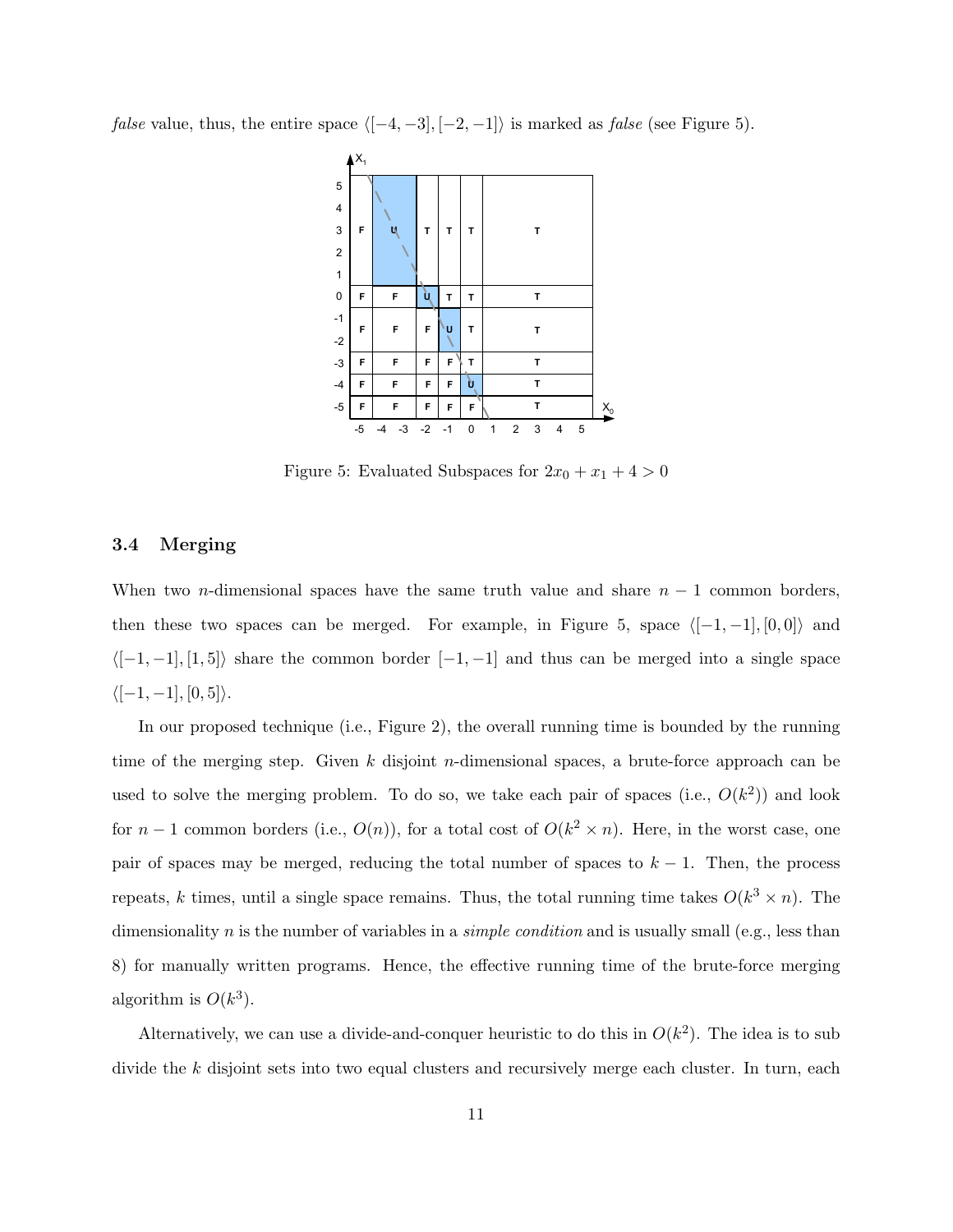of these two clusters will be broken further, until the size of the cluster is less than or equal to two. There are exactly  $O(k/2) = O(k)$  such leaf clusters, and, merging a leaf cluster takes  $O(1)$ , for a total of  $O(k)$ . The above procedure would, in the worst case, merge a single pair during each iteration, reducing the total number of clusters to  $k - 1$ . Repeating, as long as some clusters have merged, would take  $O(k)$  iterations. Thus, the final run time is bounded by  $O(k^2)$ .

Figure 6 shows the result of merge operation on Figure 5.



Figure 6: Merged Spaces for  $2x_0 + x_1 + 4 > 0$ 

## 4 Experiments

We tested our tool, using two different approaches. In the first approach we picked some random simple conditions from Mediabench [14] applications. In the second approach we evaluated our tool using some synthetic examples with more aggressive combination of supported arithmetic operators. The results of these two sets of experiments are in the following subsections:

### 4.1 Mediabench Examples

In our first set of experiments, we randomly selected a number of *simple conditions* from Mediabench applications [14]. Table 2 gives some basic statistics for the selected simple conditions, namely, the total number of *simple conditions* ( $\#\text{Exp}$ ), average number of variables per *simple condition* (Avg.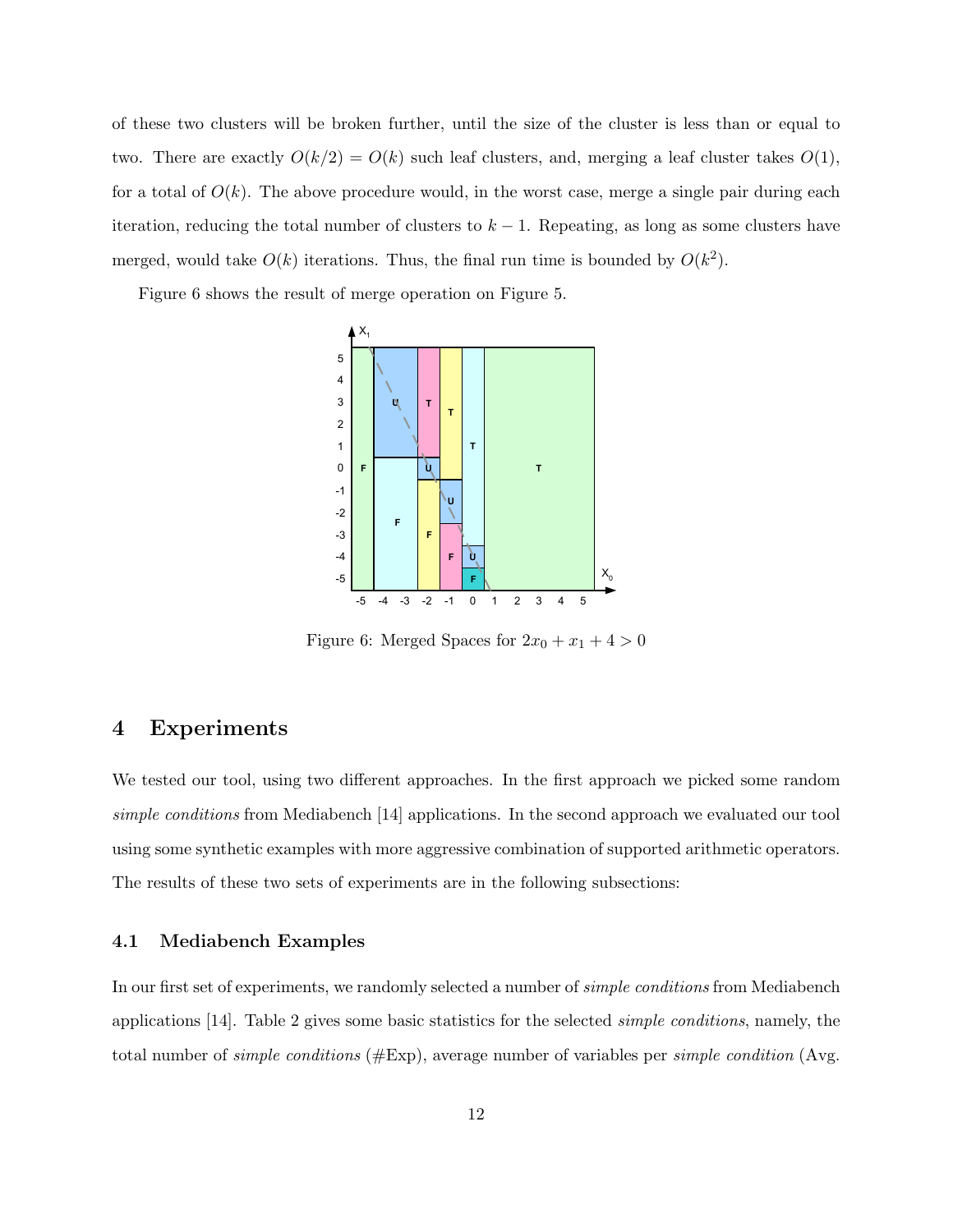$#Var$ , average number of arithmetic operations per *simple condition* (Avg.  $#Arith$ ), and the average CPU time for evaluating a simple condition (Time) .

Table 3 shows the ratio of truth values for Mediabench examples, as computed by our technique. On the average, about 92.7% of the whole domain of each simple condition is evaluated to true or false and about 7.30% is evaluated to *unknown*. Note that, the portion of the domain space that is evaluated to *true* or *false* (i.e., 92.7%), represent the amount of pruning (with respect to evaluating the simple condition for all possible domain values) achieved by our algorithm. Conversely, the portion of the domain space that is evaluated to unknown (i.e., 7.30%) would require exhaustive evaluation to resolve the truth value of the simple condition.

| Benchmark      | #Exp | Avg. $#Var$ | Avg. $\#$ Arith | Time (ms) |
|----------------|------|-------------|-----------------|-----------|
| ADPCM          | 22   | 1.23        | 0.68            | 0.454545  |
| <b>EPIC</b>    | 86   | 1.25        | 0.55            | 1.046510  |
| G721           | 47   | 1.34        | 1.97            | 4.255320  |
| <b>GHSTSCR</b> | 14   | 3           | 1.71            | 3.571430  |
| GSM            | 29   | 1.24        | 1.65            | 1.034480  |
| JPEG.          | 32   | 1.5         | 2.31            | 1.875000  |
| MPG-DEC        | 11   | 1.54        | 2               | 0.909091  |
| MPG-ENC        | 12   | 2.75        | 2.58            | 4.166670  |
| PEGWIT         | 15   | 1.33        | 2.86            | 1.333330  |
| <b>PGP</b>     | 14   | 1.92        | 2.42            | 5.000000  |
| RASTA          | 15   | 2.11        | 2.33            | 3.333330  |

Table 2: Statistics for Mediabench Examples

| Benchmark     | True $(\%)$ | False $(\%)$ | Unknown $(\%)$ |
|---------------|-------------|--------------|----------------|
| ADPCM         | 23.8636     | 73.8636      | 2.27273        |
| <b>EPIC</b>   | 54.3605     | 38.6628      | 6.97674        |
| G721          | 25.0002     | 71.8082      | 3.19156        |
| GHSTSCR.      | 28.5714     | 53.1250      | 18.3036        |
| GSM           | 13.7933     | 81.0343      | 5.17241        |
| JPEG          | 15.6250     | 76.5625      | 7.81250        |
| MPG-DEC       | 27.2727     | 63.6364      | 9.09090        |
| MPG-ENC       | 23.6197     | 54.5747      | 21.8055        |
| <b>PEGWIT</b> | 9.72228     | 86.6666      | 3.61111        |
| PGP           | 21.4286     | 78.5714      | 0.00000        |
| RASTA         | 15.2778     | 81.9444      | 2.77778        |

Table 3: Results for Mediabench Examples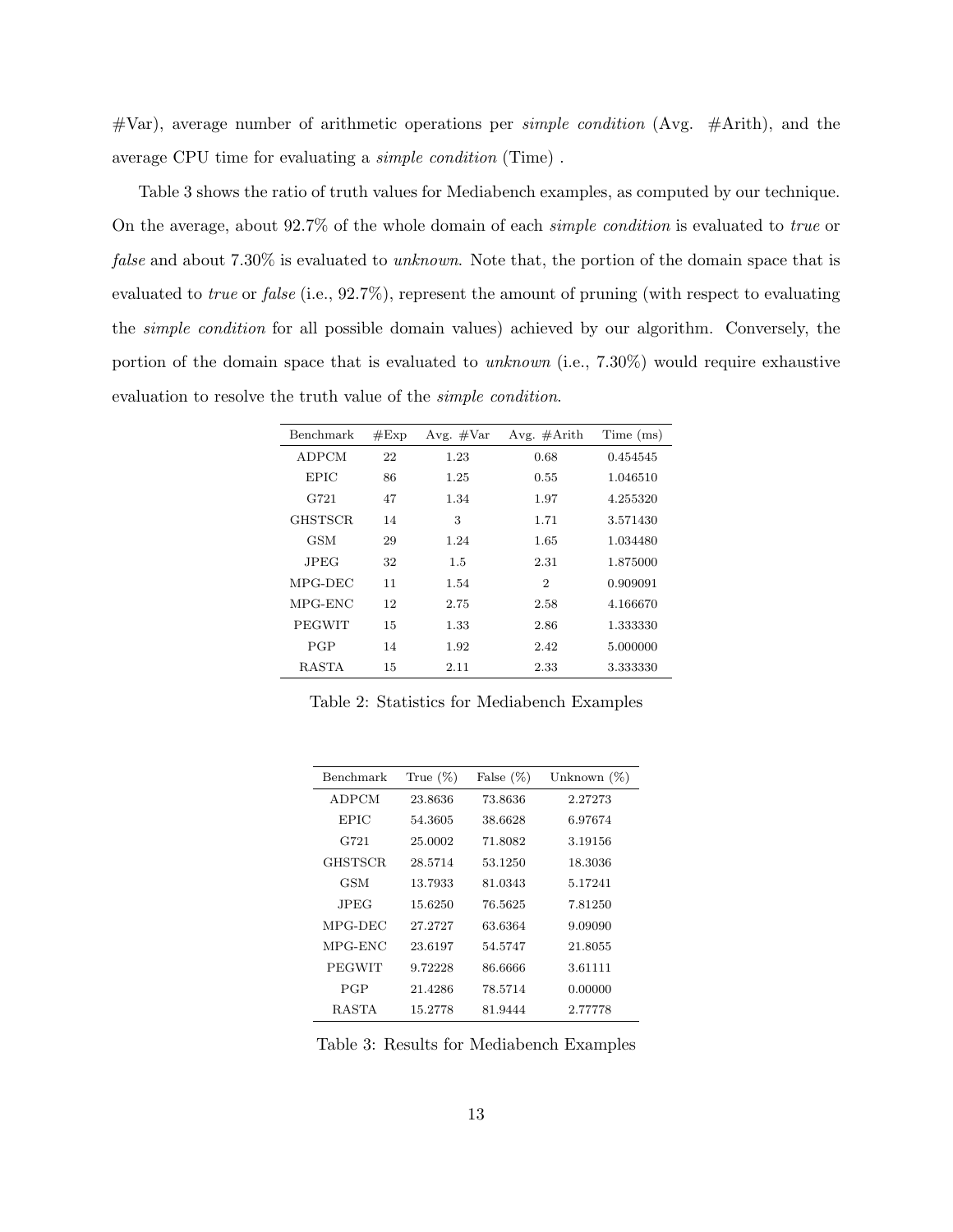| Simple Condition                                | #Spaces | Time (sec) |
|-------------------------------------------------|---------|------------|
| $(x0+x1+x2 == 100)$                             | 441     | $0.05\,$   |
| $(x0 * x1 + x2 < 100)$                          | 326     | 0.02       |
| $(x0 * x0 + x1 * x1 * x2 < 100)$                | 298     | 0.02       |
| $(x0 * x0 * x1 * x2 + x0 < 100)$                | 248     | 0.01       |
| $(x0 * x0 * x1 * x2 == 100)$                    | 114     | $\Omega$   |
| $(x0 * x0 * x1 * x1 + x2 == 100)$               | 76      | 0.01       |
| $(x0 + x1 + x2 + x3 == 100)$                    | 7158    | 1.58       |
| $((x0 * x0) + (x1 * x2) + x3 == 100)$           | 5341    | 1.34       |
| $(x0 * x0 + x1 * x1 + x2 + x3 < 100)$           | 4597    | 2.35       |
| $(x0 * x1 * x2 + x3 < 100)$                     | 3209    | 0.74       |
| $(x0 * x1 * x2 * x3 < 100)$                     | 2036    | 0.21       |
| $(x0 * x1 + x2 * x3 == 100)$                    | 1296    | 0.16       |
| $(x0 * x0 * x1 * x1 + x2 * x3 == 100)$          | 678     | 0.08       |
| $(x0 * x0 * x1 * x1 * x2 * x3 == 100)$          | 345     | 0.05       |
| $(x0 + x1 + x2 + x3 + x4 == 100)$               | 171975  | 95.58      |
| $(x0 * x1 * x2 + x3 + x4 < 100)$                | 97802   | 47.99      |
| $((x0 * x0 * x1 * x2) + x3 + x4 == 100)$        | 84499   | 42.14      |
| $((x0 * x0) + (x1 * x1) + x2 + x3 + x4 == 100)$ | 63296   | 144.97     |
| $((x0 * x0) + (x1 * x2 * x3 * x4) < 100)$       | 38456   | 10.72      |
| $((x0*x0) + (x1*x2) + (x3*x4) < 100)$           | 24057   | 10.02      |
| $(x0 * x0 * x1) + (x2 * x3 * x4) < 100$         | 10616   | 2.63       |
| $(x0 * x0 * x1 * x1 * x2 * x3 * x4 < 100)$      | 6336    | 1.1        |
| $((x0*x0*x1*x1) + x2 + x3 + x4 < 100)$          | 3272    | 1.29       |

Table 4: Partial List of Synthetic Examples

### 4.2 Synthetic Examples

In our second set of experiments, we evaluated our tool using some synthetic examples with more aggressive combination of supported arithmetic operators. We generated a total of 250 synthetic simple conditions, of those, a partial list is presented in Table 4. Table 4 gives some basic statistics for the synthetic *simple conditions*, namely, the actual example (*Simple Condition*), the generated number of spaces (#Spaces), and the CPU time for evaluating the synthetic *simple condition* (Time). In our strategy for generating these examples, we considered the number of variables ranging from 1 to 5 and the number of arithmetic operations  $(+, -, \times)$  from 1 to 5.

Figure 7 and Figure 8 show the CPU time for running our algorithm on those examples with four or five variables. Our results show that the CPU time for running our algorithm is proportional to the number of spaces into which the domain of the simple condition that is being evaluated is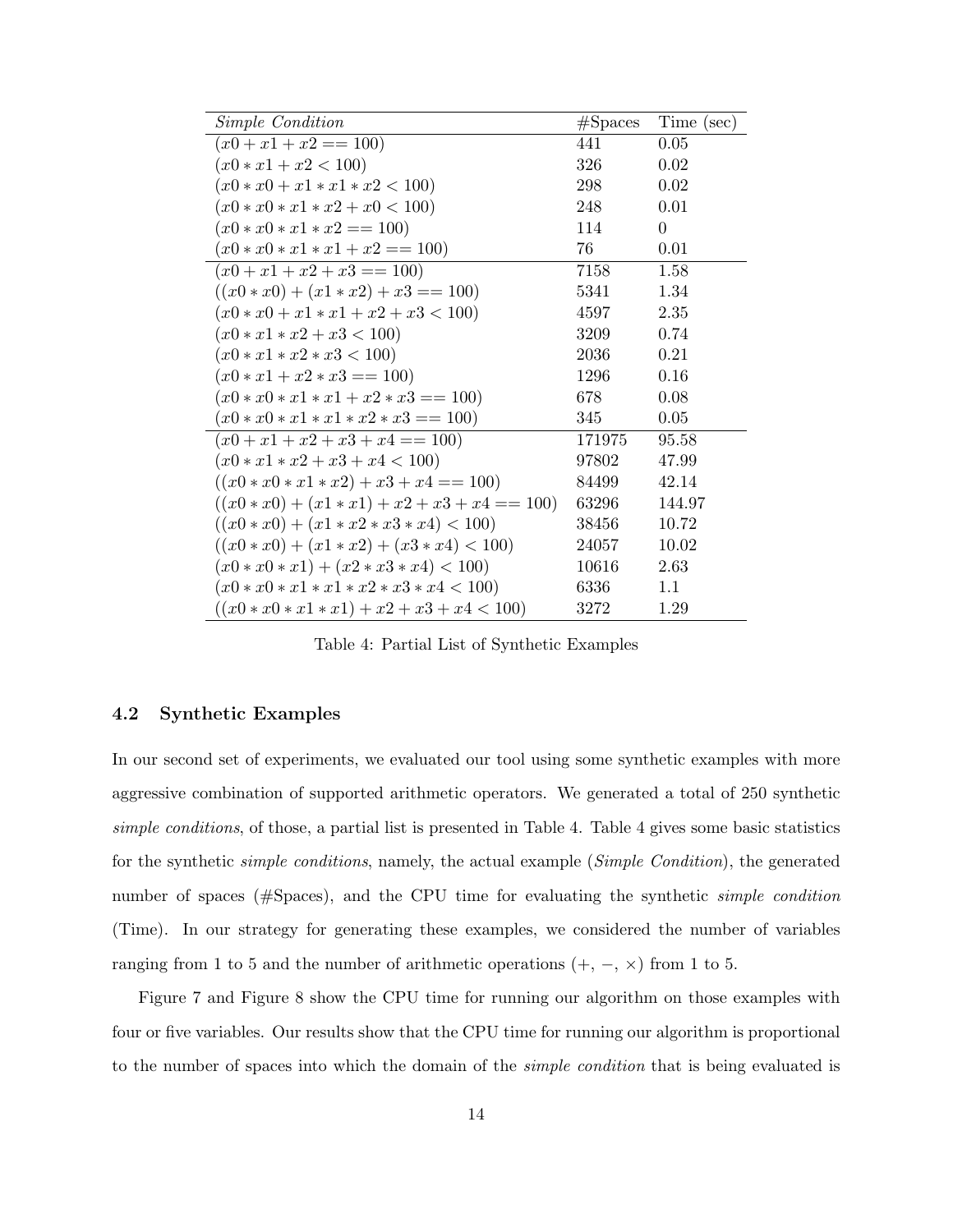

Figure 7: Time vs. Number of Spaces –  $\# \text{Var} = 4$ 

partitioned.

## 5 Conclusion

In this paper we have proposed a method for solving the expression equivalence problem using partial evaluation. In our method, we used interval analysis to substantially prune the domain space of arithmetic expressions (and conditional expressions) and limited the evaluation efforts to a sufficiently small number of minimally sized spaces within the domain of the expression. Our results show that the proposed method is fast enough to be of use in practice.

Our future work will focus on optimizing the various stages of the presented algorithm to further improve the running time, incorporate the division operator, and extend the technique to include complex conditions that are formed using logical operators  $(\&\&,\,||, \,|).$ 

# References

- [1] A. Aho, R. Sethi, and J. Ullman. Compilers principles, techniques and tools. Addison Wesley, Reading, Massachusetts, 1988.
- [2] S.B. Akers. Binary decision diagrams. IEEE Transactions on Computers, 27(6):509–516, 1978.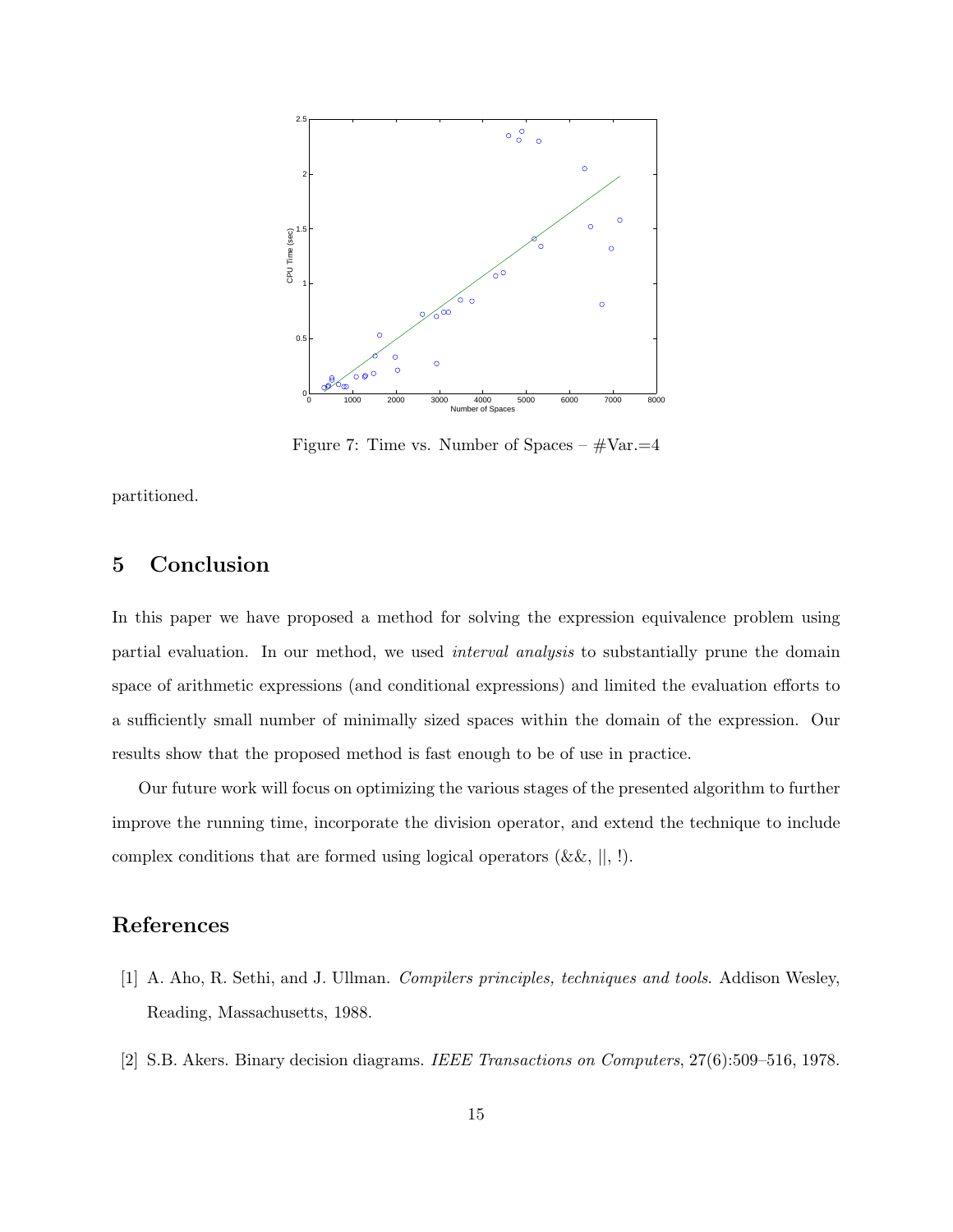

Figure 8: Time vs. Number of Spaces –  $\# \text{Var} = 5$ 

- [3] R. Camposano. Path-based scheduling for synthesis. IEEE Transactions on Computer-Aided Design of Integrated Circuits and Systems, 10(1):85–93, 1991.
- [4] V. Chaiyakul, D. Gajski, and L. Ramachandran. High-level transformations for minimizing syntactic variances. In Design Automation Conference, June 1993.
- [5] N. Cheung, S. Parameswaran, J. Henkel, and J. Chan. Mince: matching instructions using combinational equivalence for extensible processor. In Conference on Design, Automation and Test in Europe, pages 1020–1025, 2004.
- [6] E.M. Clarke, K.L. McMillan, X. Zhao, M. Fujita, and J. Yang. Spectral transforms for large boolean functions with applications to technology mapping. In Design Automation Conference, June 1993.
- [7] N. Dershowitz. Rewrite systems. Handbook of Theoretical Computer Science, Elsevier Science Publishers, 1990.
- [8] P.J. Downey, R. Sethi, and R.E. Tarjan. Variations on the common subexpression problem. Journal of the ACM, 27(4):758–771, 1980.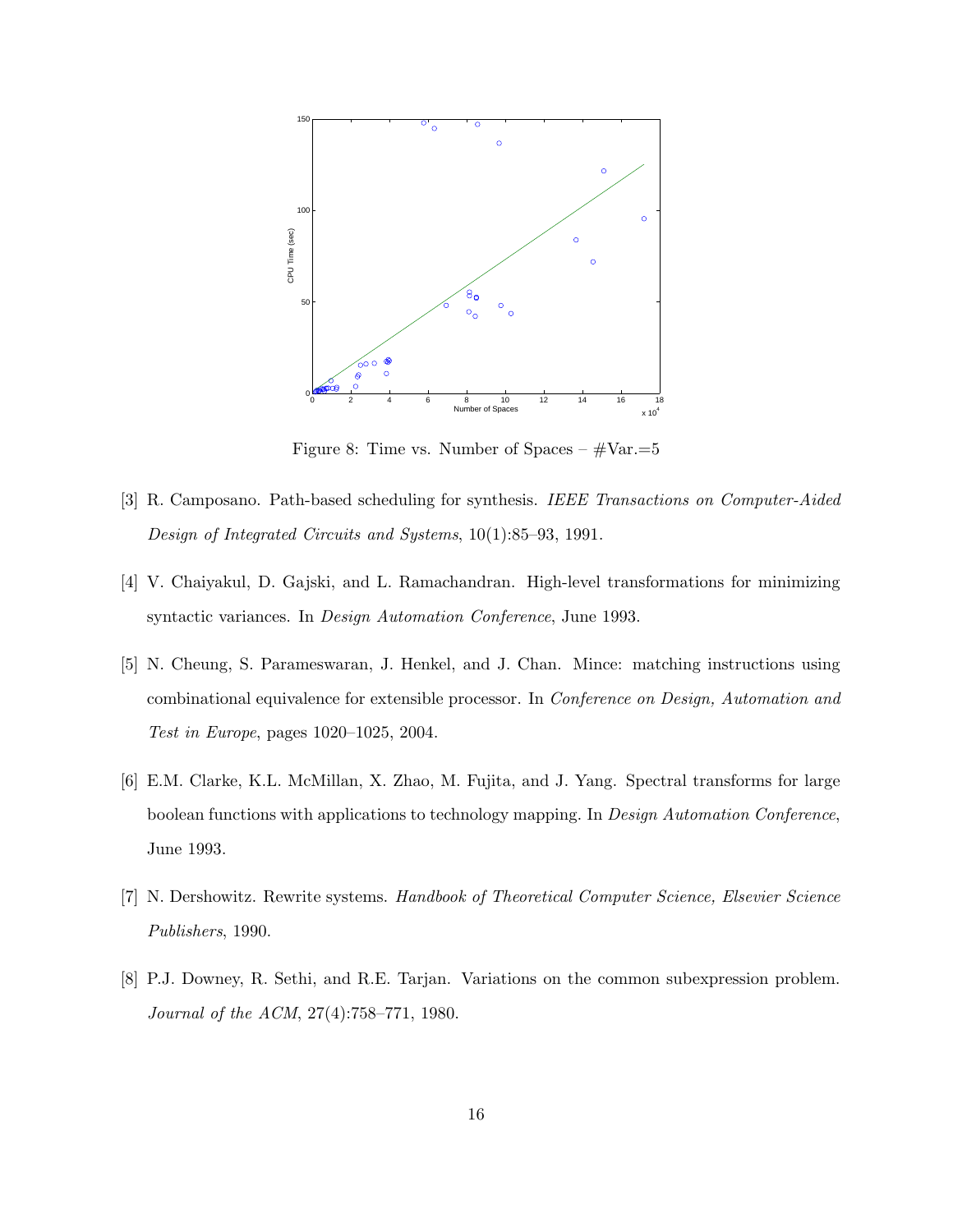- [9] R. Drechsler. Formal verification of circuits. Kluwer Academic Publishers, The Nederlands, 2000.
- [10] R. Drechsler. Advanced formal verification. Kluwer Academic Publisher, The Nederlands, 2004.
- [11] J. Ferrante and C.W. Rackoff. The computational complexity of logical theories. Lecture Notes in Mathematics, 718, 1979.
- [12] S. Horeth and R. Drechsler. Formal verification of word-level specifications. In Conference on Design, Automation and Test in Europe, pages 52 – 58, 1999.
- [13] H.P. Juan, V. Chaiyakul, and D. D. Gajski. Condition graphs for high-quality behavioral synthesis. In International Conference on Computer-Aided Design, pages 170–174, 1994.
- [14] C. Lee, M. Potkonjak, and W.H. Mangione-Smith. Mediabench: A tool for evaluating and synthesizing multimedia and communicatons systems. In *International Symposium on Mi*croarchitecture, pages 330–335, 1997.
- [15] J. Li and R.K. Gupta. An algorithm to determine mutually exclusive operations in behavioral descriptions. In Conference on Design, Automation and Test in Europe, pages 457 – 465, 1998.
- [16] J. Li and R.K. Gupta. Hdl pre-synthesis optimizations using a tabular model. IEEE Transactions on Very Large Scale Integration Systems, 8(4):369–387, 2000.
- [17] G. De Micheli. Synthesis and optimization of digital circuits. McGraw Hill, Hightstown NJ, 1994.
- [18] R.E. Moore. Interval analysis. Prentice-Hall, Englewood Cliffs, N. J., 1966.
- [19] W. H. Press, S. A. Teukolsky, W. T. Vetterling, and B. P. Flannery. Numerical recipes in C. Cambridge University Press, University of Cambridge, 1992.
- [20] K. Wakabayashi and T. Yoshimura. A resource sharing and control synthesis method for conditional branches. In International Conference on Computer-Aided Design, pages 62–65, 1989.